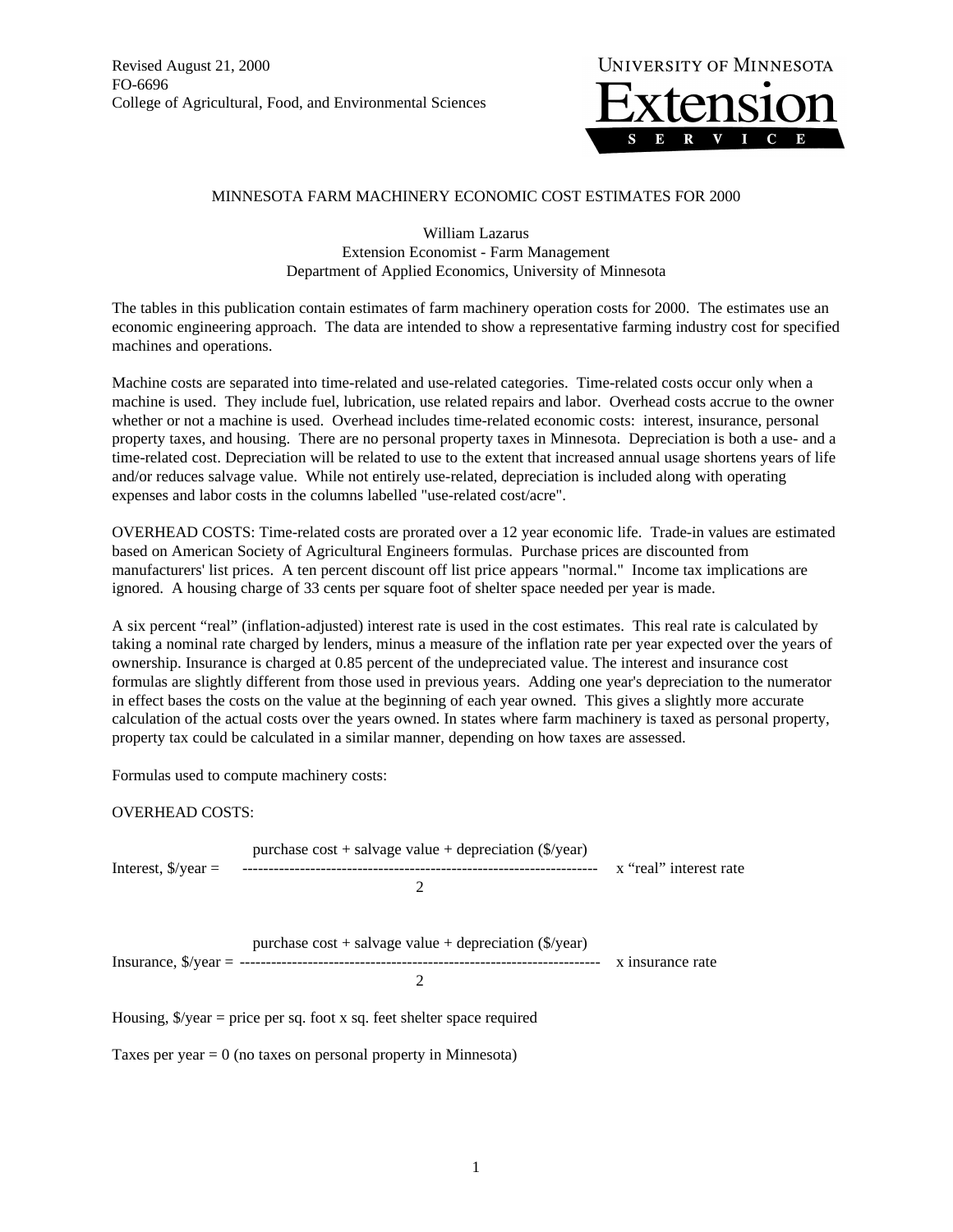| purchase cost - salvage value                     |  |
|---------------------------------------------------|--|
|                                                   |  |
| total hours used (or total acres) before trade-in |  |

 $\sqrt{$}$ /year =  $\sqrt{$}$ /hour x annual hours of use (or  $\sqrt{$}$ /acre x annual acres of use)

OPERATING COSTS: Fuel cost is calculated by multiplying the fuel consumption by the price of fuel, with fuel consumption assumed to be 0.044 gallons of diesel fuel per PTO horsepower hour. The price of farm diesel fuel is projected at \$1.00 per gallon. All power units, tractors, combines, trucks, etc., use diesel fuel. Lubrication cost is assumed to be 15 percent of fuel cost.

The formulas for repair and maintenance costs estimate total accumulated repair costs according to the accumulated hours of lifetime use. Repair and maintenance calculations are based on American Society of Agricultural Engineers formulas. The total cost is then divided by accumulated hours to arrive at an average per hour cost estimate. The amount of annual use of a machine is an estimate of the number of hours a commercial farmer would use that particular machine in one year.

Labor is charged at an hourly wage rate, which includes 30 percent benefits. Charge rates are \$9.50 per hour for unskilled labor and \$12.00 per hour for skilled labor. The skilled labor rate is generally used with the planting and harvesting equipment and sprayers. Labor per acre for an operation such as plowing or disking is calculated by using the work rate on the implement. Less labor per acre is used in a disking operation that covers more acres per hour than in a plowing operation. A small amount of extra labor is added over and above machine time to allow for downtime for tasks such as making adjustments and filling sprayers and planters. The labor adjustment ranges from 2 percent additional time for tillage to 33 percent for spraying.

These estimates will not represent any given individual's cost. Differences in buying power, repair programs, average annual use, and overall replacement programs should be considered when making adjustments. It may be useful to record actual expenses for at least a few of your implements and compare your costs to these estimates. These estimates will differ from records because they are estimates, but also because they are averaged over the use period and are expressed in today's dollars. If these estimates are compared to recorded costs that include repairs or depreciation based on historical costs, one adjustment that would be required for comparability would be to index the historical cost to current prices.

Machinery costs are substantial; control of them is important. Custom charges are often based upon them. No one should do custom work unless the charge will cover operating costs and use-related depreciation plus a return for one's risk and time. Ideally, all allocated per acre or hour overhead costs should also be covered by anyone offering to do custom work. The market for custom work usually does not cover all costs. The market is usually somewhere in between the Use-related costs and total costs.

The following tables provide the year 2000 machinery operation costs broken down into several categories. Some relevant supporting data also are included. A spreadsheet template is also available for downloading from the Department of Applied Economics web site, for use in analyzing specific situations or just to better understand the methods used to calculate the numbers. The address is: http://apecon.agri.umn.edu/crop.html

## ACCESS TO EDUCATIONAL PROGRAMS AND MATERIALS:

The University, including the University of Minnesota Extension Service, is committed to the policy that all persons shall have equal access to its programs, facilities, and employment without regard to race, color, creed, religion, national origin, sex, age, marital status, disability, public assistance status, veteran status, or sexual orientation.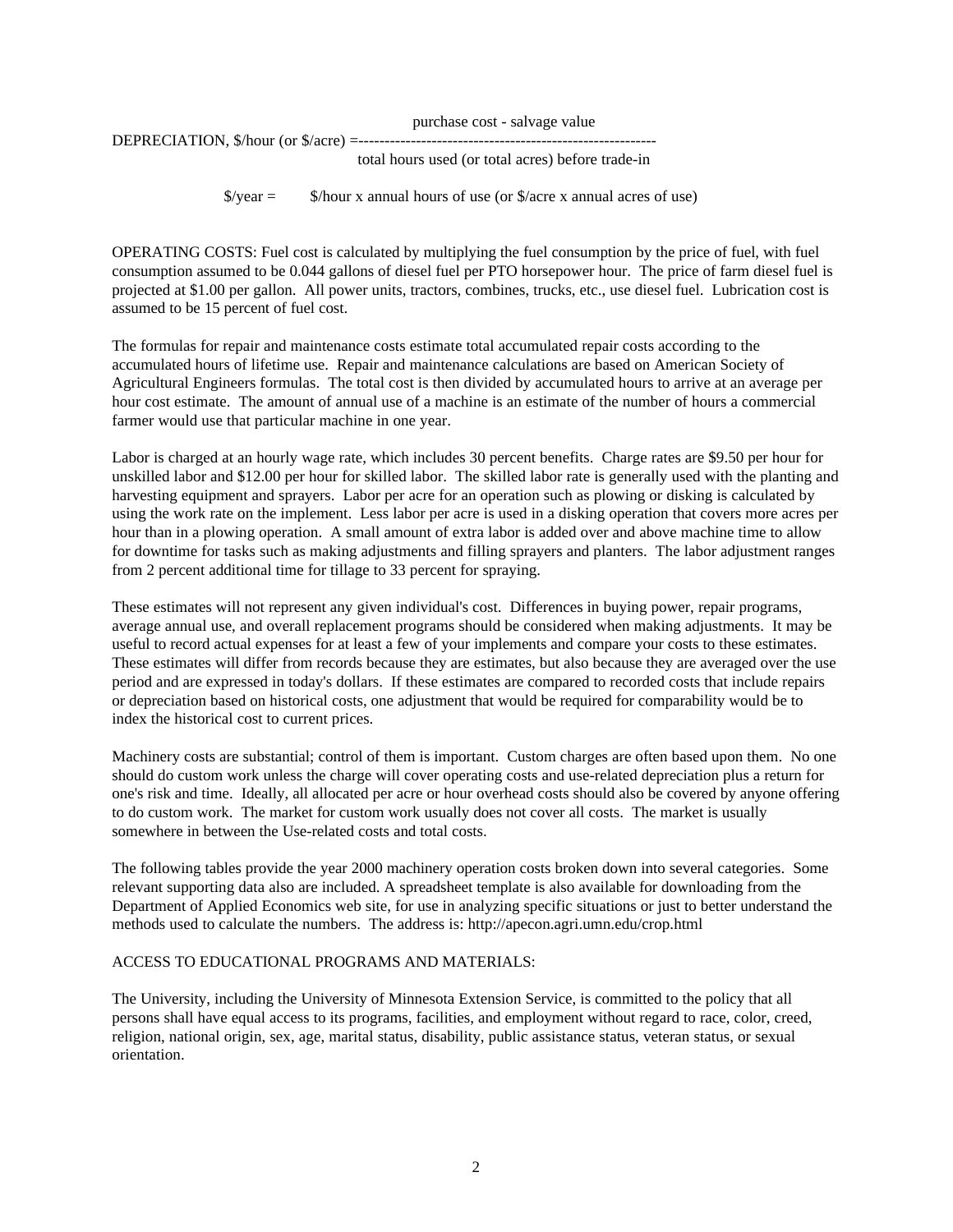|                          | Use-Related            | Total     |                              | Use-Related             | Total     |
|--------------------------|------------------------|-----------|------------------------------|-------------------------|-----------|
|                          | Cost/Acre <sup>1</sup> | Cost/Acre |                              | Cost/Accre <sup>1</sup> | Cost/Acre |
| <b>Chisel Plow</b>       | 3.79                   | 5.35      | Anhydrous Applicator         | 5.23                    | 7.86      |
| Chisel Plow, Front Dsk   | 5.78                   | 8.25      | Fert Spreader                | 1.72                    | 2.57      |
| Moldboard Plow           | 9.54                   | 12.73     | Corn Stalk Chopper           | 5.63                    | 7.15      |
| <b>Reversible Plow</b>   | 11.30                  | 14.54     | Potato Shredder              | 5.61                    | 7.67      |
| <b>Field Cultivator</b>  | 2.11                   | 2.88      | <b>Stalk Shredder</b>        | 5.32                    | 7.32      |
| <b>Tandem Disk</b>       | 3.75                   | 4.97      | <b>Rock Picker</b>           | 29.16                   | 39.00     |
| Tandem Disk H.D.         | 4.66                   | 6.47      | Mower-Conditioner            | 6.58                    | 8.89      |
| <b>Offset Disk</b>       | 5.55                   | 7.49      | Rotary Hay Mower             | 7.98                    | 9.89      |
| V-Ripper                 | 4.89                   | 6.77      | Rotary Mow/Cond              | 5.14                    | 7.07      |
| Comb Fld Cult Incorp     | 3.63                   | 5.09      | Hay Rake (Hyd)               | 5.01                    | 6.00      |
| Comb Disk & V-Ripper     | 8.08                   | 11.54     | Hay Swather-Cond             | 5.89                    | 8.25      |
| Disk, Fld Cult Finish    | 4.48                   | 6.39      | Swather-Cond, Self-Prop      | 8.64                    | 13.42     |
| <b>Roller Harrow</b>     | 3.25                   | 4.44      | Grain Swather, Pull Type     | 3.12                    | 4.41      |
| Springtooth Drag         | 1.18                   | 1.75      | Grain Swather, Self-Prop     | 5.74                    | 8.85      |
| Row Crop Planter         | 5.03                   | 7.23      | Hay Baler PTO Twine          | 7.43                    | 8.90      |
| Min-Til Planter          | 6.30                   | 8.88      | Round Baler                  | 9.59                    | 11.28     |
| <b>Potato Row Marker</b> | 6.49                   | 10.18     | Rd Baler/Wrap                | 15.13                   | 17.81     |
| Potato Planter           | 17.99                  | 27.63     | Large Rectangular Baler      | 6.15                    | 9.99      |
| <b>Beet Planter</b>      | 11.92                  | 18.16     | Forage Harvester             | 33.69                   | 47.10     |
| <b>Grain Drill</b>       | 5.02                   | 7.45      | Forage SP Harvstr            | 41.33                   | 61.87     |
| <b>Presswheel Drill</b>  | 6.67                   | 9.80      | Combine w/Grain Head         | 10.51                   | 13.36     |
| Air Seeder Drill         | 6.63                   | 10.11     | Soybean Combine w/Hd         | 16.08                   | 20.47     |
| No-Till Drill            | 8.52                   | 12.71     | Corn Combine w/Hd            | 21.06                   | 27.09     |
| Cultivator               | 2.82                   | 3.73      | Potato Windrower             | 29.55                   | 42.27     |
| <b>Cultivator Hi Res</b> | 3.80                   | 5.19      | <b>Potato Harvester Seed</b> | 56.02                   | 70.03     |
| Rotary Hoe               | 1.11                   | 1.45      | Potato Harvester             | 49.67                   | 62.94     |
| Potato Cultivator        | 3.81                   | 4.83      | Disk Bean Top Cutter         | 6.08                    | 8.31      |
| <b>Sugar Beet Cult</b>   | 5.97                   | 8.71      | Sugar Beet Lifter            | 24.71                   | 33.95     |
| Boom Sprayer, Self-Prop  | 2.77                   | 3.89      | Sugar Beet Topper            | 7.19                    | 10.06     |
| Boom Sprayer             | 1.38                   | 1.70      | Sugar Beet Wagon             | 11.99                   | 17.14     |
| Sprayer High Pressure    | 1.97                   | 2.66      | Hay Stacker                  | 11.25                   | 13.63     |
| <b>Hooded Sprayer</b>    | 2.68                   | 3.37      |                              |                         |           |

Summary of Per Acre Use-Related Costs and Total Cost for Implements with Associated Power Units, Averaged Over All Sizes by Implement Type

<sup>1</sup>Use-related cost/acre includes fuel, lubricants, repairs and maintenance, labor, and power and implement depreciation (depreciation is both time-related and use-related).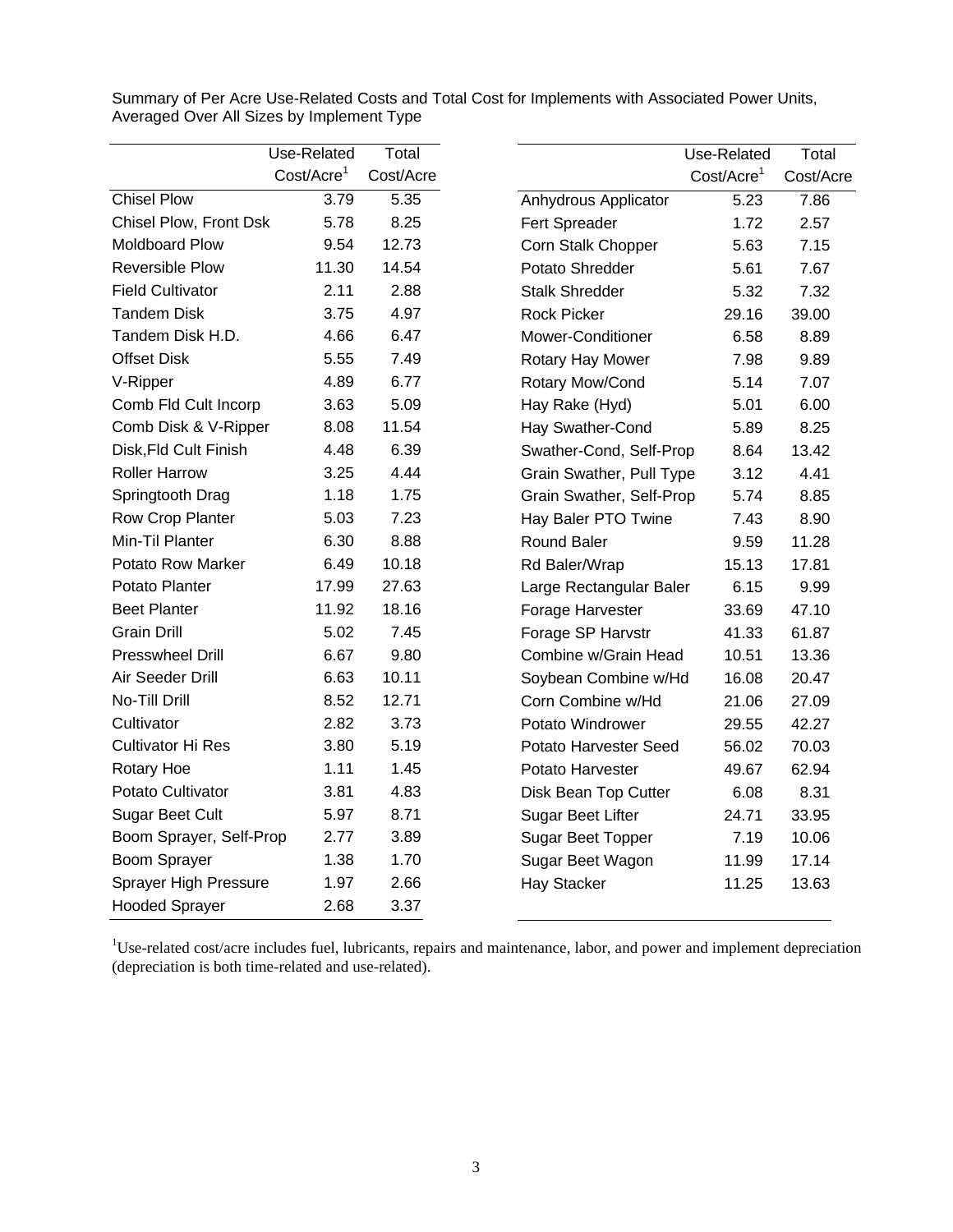|                                              | Net Cost                | Annual | Fuel &   | Maintenance | Depreciation | --Overhead <sup>3</sup> -- |          |          | --Total Cost-- | Diesel  |
|----------------------------------------------|-------------------------|--------|----------|-------------|--------------|----------------------------|----------|----------|----------------|---------|
| Tractor or                                   | of a New                | Hours  | Oil Cost | & Repair    | Cost Per     | Cost Per                   | Cost Per | Per Year | Per Hour       | Use/Hr  |
| Combine $HP1$                                | Power Unit <sup>2</sup> | of Use | Per Hour | Cost/Hr     | Hour         | Year                       | Hour     | Of Use   | Of Use         | Gallons |
| <b>Tractors and Combines (Without Heads)</b> |                         |        |          |             |              |                            |          |          |                |         |
| 40                                           | 19,200                  | 400    | 2.02     | 0.65        | 2.82         | 920                        | 2.30     | 3,117    | 7.79           | 1.76    |
| 60                                           | 24,200                  | 400    | 3.04     | 0.81        | 3.56         | 1,156                      | 2.89     | 4,118    | 10.30          | 2.64    |
| 75                                           | 29,300                  | 400    | 3.80     | 1.04        | 4.21         | 1,410                      | 3.53     | 5,027    | 12.57          | 3.30    |
| <b>105 MFWD</b>                              | 56,200                  | 450    | 5.31     | 1.01        | 6.54         | 2,784                      | 6.19     | 8,571    | 19.05          | 4.62    |
| 130 MFWD                                     | 73,300                  | 450    | 6.58     | 1.32        | 8.52         | 3,619                      | 8.04     | 11,009   | 24.46          | 5.72    |
| 160 MFWD                                     | 89,000                  | 500    | 8.10     | 1.78        | 10.35        | 4,212                      | 8.42     | 14,327   | 28.65          | 7.04    |
| <b>200 MFWD</b>                              | 112,100                 | 500    | 10.12    | 2.24        | 13.04        | 5,291                      | 10.58    | 17,993   | 35.99          | 8.80    |
| 225 MFWD                                     | 120,400                 | 400    | 11.39    | 1.93        | 17.38        | 5,711                      | 14.28    | 17,987   | 44.97          | 9.90    |
| 225 Tracked Tractor                          | 139,200                 | 400    | 11.39    | 2.23        | 20.09        | 6,590                      | 16.47    | 20,072   | 50.18          | 9.90    |
| 260 (226 PTO) 4WD                            | 104,700                 | 400    | 11.45    | 1.68        | 15.11        | 4,977                      | 12.44    | 16,270   | 40.68          | 9.95    |
| 310 (270 PTO) 4WD                            | 116,300                 | 400    | 13.65    | 1.86        | 16.79        | 5,519                      | 13.80    | 18,437   | 46.09          | 11.87   |
| 360 (313 PTO) 4WD                            | 130,000                 | 400    | 15.85    | 2.08        | 18.76        | 6,160                      | 15.40    | 20,837   | 52.09          | 13.78   |
| 425 (370 PTO) 4WD                            | 150,800                 | 400    | 18.71    | 2.41        | 21.77        | 7,132                      | 17.83    | 24,288   | 60.72          | 16.27   |
| 190 HP Combine                               | 124,000                 | 300    | 9.61     | 21.36       | 27.94        | 5,435                      | 18.12    | 23,110   | 77.03          | 8.36    |
| 220 HP Combine                               | 129,000                 | 300    | 11.13    | 22.23       | 29.07        | 5,683                      | 18.94    | 24,410   | 81.37          | 9.68    |
| 275 HP Combine                               | 146,600                 | 300    | 13.92    | 25.26       | 33.03        | 6,474                      | 21.58    | 28,135   | 93.78          | 12.10   |

<sup>1</sup>HP shown for the smaller tractors is PTO horsepower. Engine HP is shown for the larger tractors. PTO HP for the larger tractors runs about 87% of engine HP, and is shown in parentheses. Fuel use is estimated at 0.044 gallons of diesel fuel per hour per PTO HP.

<sup>2</sup>Net cost of a new unit assumes no trade-in. As of  $7/1/2000$ , farm machinery is exempt from sales tax in Minnesota so no sales tax is included.

<sup>3</sup>Overhead costs include interest, insurance, and housing but not depreciation, which is shown separately because it varies to some extent with use. Overhead per hour will vary with annual use.

|                          | Tractor         | Net Cost  |          | $-$ - Estimated - -   |          | Labor    |         | --Implement Cost/Acre-- |                 | Total                 | Use-related           | <b>Diesel</b> |
|--------------------------|-----------------|-----------|----------|-----------------------|----------|----------|---------|-------------------------|-----------------|-----------------------|-----------------------|---------------|
|                          | Size            | of A New  |          | <b>Work Performed</b> | Cost     | Cost     |         | Deprec-                 | Over-           | Cost                  | Cost                  | Fuel          |
| Implement                | (HP)            | Implement | Acres/hr | Acres/yr              | Per Acre | Per Acre | Repairs | iation                  | head $\epsilon$ | Per Acre <sup>3</sup> | Per Acre <sup>4</sup> | Gal/Acre      |
| <b>Tillage Equipment</b> |                 |           |          |                       |          |          |         |                         |                 |                       |                       |               |
| Chisel Plow 11 Ft        | 75              | 5.700     | 5.87     | 469                   | 2.14     | .65      | 0.30    | 0.66                    | 0.72            | 5.47                  | 4.15                  | 0.56          |
| Chisel Plow 15 Ft        | 130 MFWD        | 7.300     | 8.00     | 640                   | 3.06     | 1.21     | 0.28    | 0.62                    | 0.66            | 5.83                  | 4.16                  | 0.72          |
| Chisel Plow 19 Ft        | 160 MFWD        | 12,800    | 10.13    | 811                   | 2.83     | 0.96     | 0.39    | 0.86                    | 0.85            | 5.88                  | 4.19                  | 0.69          |
| Chisel Plow 23 Ft        | <b>200 MFWD</b> | 16.000    | 12.27    | 981                   | 2.93     | 0.79     | 0.40    | 0.88                    | 0.87            | 5.87                  | 4.14                  | 0.72          |
| Chisel Plow 31 Ft        | 225 MFWD        | 20,300    | 16.53    | 1.323                 | 2.72     | 0.59     | 0.38    | 0.83                    | 0.81            | 5.33                  | 3.65                  | 0.60          |
| Chisel Plow 37 Ft        | 310 4WD         | 23.100    | 19.73    | .579                  | 2.34     | 0.49     | 0.36    | 0.79                    | 0.78            | 4.76                  | 3.28                  | 0.60          |

<sup>1</sup> See footnotes at end of table.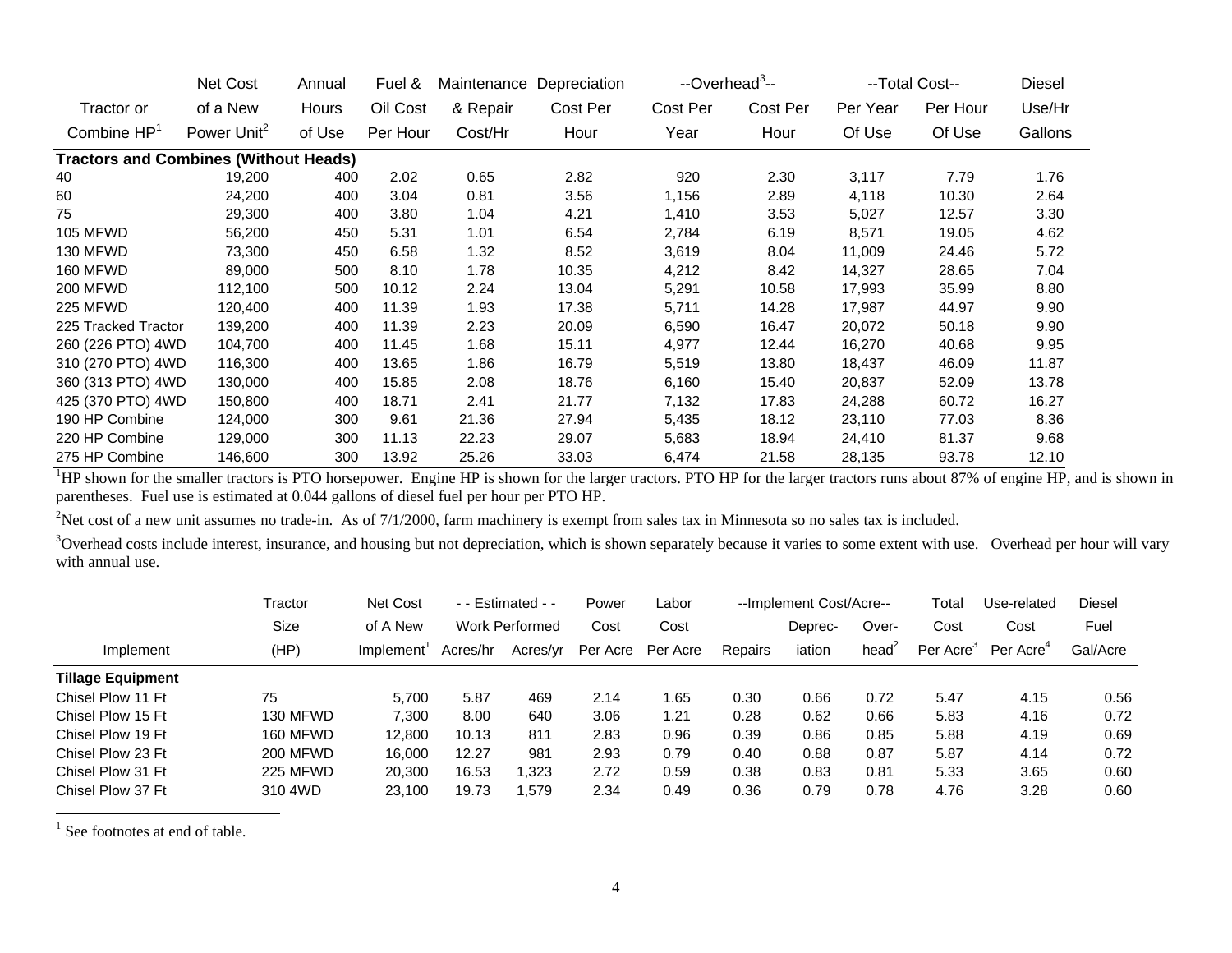|                                      | Tractor         | Net Cost                                 |       | - - Estimated - -     | Power    | Labor    |         | --Implement Cost/Acre-- |           | Total        | Use-related           | <b>Diesel</b> |
|--------------------------------------|-----------------|------------------------------------------|-------|-----------------------|----------|----------|---------|-------------------------|-----------|--------------|-----------------------|---------------|
|                                      | Size            | of A New                                 |       | <b>Work Performed</b> | Cost     | Cost     |         | Deprec-                 | Over-     | Cost         | Cost                  | Fuel          |
| Implement                            | (HP)            | Implement <sup>1</sup> Acres/hr Acres/yr |       |                       | Per Acre | Per Acre | Repairs | iation                  | head $^2$ | $/$ Acre $3$ | $/$ Acre <sup>4</sup> | Gal/Acre      |
|                                      |                 |                                          |       |                       |          |          |         |                         |           |              |                       |               |
| <b>Tillage Equipment (continued)</b> |                 |                                          |       |                       |          |          |         |                         |           |              |                       |               |
| Chisel Plow 57 Ft                    | 425 4WD         | 37,400                                   | 30.40 | 2,432                 | 2.00     | 0.32     | 0.38    | 0.83                    | 0.79      | 4.32         | 2.94                  | 0.54          |
| Chisel Plow, Front Dsk 8.8 Ft        | <b>105 MFWD</b> | 9,800                                    | 4.96  | 397                   | 3.84     | 1.95     | 0.38    | 1.46                    | 1.29      | 8.93         | 6.40                  | 0.93          |
| Chisel Plow, Front Dsk 16.3 Ft       | 200 MFWD        | 17,500                                   | 9.21  | 737                   | 3.91     | 1.05     | 0.37    | 1.41                    | 1.20      | 7.94         | 5.59                  | 0.96          |
| Chisel Plow, Front Dsk 18.8 Ft Fold  | 260 4WD         | 23,000                                   | 10.63 | 850                   | 3.83     | 0.91     | 0.42    | 1.60                    | 1.34      | 8.10         | 5.59                  | 0.94          |
| Chisel Plow, Front Dsk 21.3 Ft Fold  | 310 4WD         | 26,500                                   | 12.04 | 963                   | 3.83     | 0.80     | 0.43    | 1.63                    | 1.35      | 8.04         | 5.54                  | 0.99          |
| Moldboard Plow 4 -18, 6 Ft           | 75              | 11,000                                   | 2.78  | 334                   | 4.52     | 3.48     | 1.71    | 1.78                    | 1.66      | 13.15        | 10.22                 | 1.19          |
| Moldboard Plow 5 -18, 7.5 Ft         | <b>105 MFWD</b> | 13,600                                   | 3.48  | 417                   | 5.48     | 2.79     | 1.69    | 1.77                    | 1.65      | 13.37        | 9.94                  | 1.33          |
| Moldboard Plow 6 -18, 9 Ft           | 130 MFWD        | 16,100                                   | 4.17  | 542                   | 5.86     | 2.32     | 1.77    | 1.61                    | 1.51      | 13.07        | 9.64                  | 1.37          |
| Moldboard Plow 8 -18, 12 Ft          | 160 MFWD        | 21,600                                   | 5.56  | 723                   | 5.15     | 1.74     | 1.79    | 1.62                    | 1.50      | 11.80        | 8.78                  | 1.27          |
| Moldboard Plow 10 -18, 15 Ft         | 260 4WD         | 28,900                                   | 6.95  | 1,043                 | 5.85     | 1.39     | 2.14    | 1.50                    | 1.39      | 12.27        | 9.10                  | 1.43          |
| Reversible Plow 2 -18, 3 Ft          | 60              | 2,500                                    | 1.39  | 209                   | 7.40     | 6.97     | 0.93    | 0.65                    | 0.70      | 16.65        | 13.87                 | 1.90          |
| Reversible Plow 5 -18, 7.5 Ft        | 160 MFWD        | 7,500                                    | 3.48  | 522                   | 8.24     | 2.79     | 1.11    | 0.78                    | 0.76      | 13.68        | 10.50                 | 2.02          |
| Reversible Plow 5 -18, 7.5 Ft HD     | 160 MFWD        | 10,500                                   | 3.48  | 522                   | 8.24     | 2.79     | 1.56    | 1.09                    | 1.06      | 14.74        | 11.25                 | 2.02          |
| Reversible Plow 8 -18, 12 Ft         | 225 MFWD        | 14,800                                   | 5.56  | 835                   | 8.08     | 1.74     | 1.37    | 0.96                    | 0.94      | 13.09        | 9.59                  | 1.78          |
| Field Cultivator 12.5 Ft             | 75              | 5,800                                    | 9.02  | 1,082                 | 1.39     | 1.07     | 0.22    | 0.29                    | 0.31      | 3.29         | 2.59                  | 0.37          |
| Field Cultivator 18 Ft               | <b>105 MFWD</b> | 9,400                                    | 12.98 | 1,558                 | 1.47     | 0.75     | 0.25    | 0.33                    | 0.33      | 3.12         | 2.32                  | 0.36          |
| Field Cultivator 28 Ft               | 160 MFWD        | 14,800                                   | 20.19 | 2,423                 | 1.42     | 0.48     | 0.25    | 0.33                    | 0.33      | 2.82         | 2.07                  | 0.35          |
| Field Cultivator 37 Ft               | 225 MFWD        | 21,000                                   | 26.68 | 3,202                 | 1.69     | 0.36     | 0.27    | 0.36                    | 0.35      | 3.03         | 2.14                  | 0.37          |
| Field Cultivator 47 Ft               | 260 4WD         | 31,400                                   | 33.90 | 4,068                 | 1.20     | 0.29     | 0.32    | 0.42                    | 0.40      | 2.63         | 1.86                  | 0.29          |
| Field Cultivator 60 Ft               | 310 4WD         | 38,900                                   | 43.27 | 5,193                 | 1.07     | 0.22     | 0.31    | 0.41                    | 0.39      | 2.39         | 1.69                  | 0.27          |
| Tandem Disk 8.8 Ft Rigid             | 40              | 5,700                                    | 5.41  | 541                   | 1.44     | 1.79     | 0.24    | 0.62                    | 0.55      | 4.64         | 3.67                  | 0.33          |
| Tandem Disk 11 Ft Rigid              | 60              | 6,400                                    | 6.40  | 640                   | 1.61     | 1.51     | 0.33    | 0.59                    | 0.54      | 4.59         | 3.60                  | 0.41          |
| Tandem Disk 15 Ft Rigid              | <b>105 MFWD</b> | 11,700                                   | 8.73  | 873                   | 2.18     | 1.11     | 0.45    | 0.79                    | 0.70      | 5.23         | 3.83                  | 0.53          |
| Tandem Disk 21 Ft Rigid              | 160 MFWD        | 19,400                                   | 12.22 | 1,222                 | 2.35     | 0.79     | 0.53    | 0.94                    | 0.80      | 5.41         | 3.92                  | 0.58          |
| Tandem Disk H.D. 12 Ft Rigid         | 130 MFWD        | 10,000                                   | 6.98  | 698                   | 3.50     | 1.39     | 0.48    | 0.85                    | 0.75      | 6.97         | 5.07                  | 0.82          |
| Tandem Disk H.D. 18 Ft Fold          | 160 MFWD        | 19,100                                   | 10.47 | 1,047                 | 2.74     | 0.93     | 0.61    | 1.08                    | 0.93      | 6.28         | 4.55                  | 0.67          |
| Tandem Disk H.D. 30 Ft Fold          | 360 4WD         | 32,300                                   | 17.45 | 1,745                 | 2.98     | 0.56     | 0.62    | 1.10                    | 0.91      | 6.16         | 4.37                  | 0.79          |
| Offset Disk 7 Ft                     | 60              | 5,500                                    | 3.25  | 325                   | 3.17     | 2.99     | 0.39    | 1.00                    | 0.86      | 8.41         | 6.66                  | 0.81          |
| Offset Disk 12 Ft                    | <b>105 MFWD</b> | 10,000                                   | 5.56  | 556                   | 3.42     | 1.74     | 0.41    | 1.07                    | 0.92      | 7.56         | 5.53                  | 0.83          |
| Offset Disk 16 Ft                    | 130 MFWD        | 12,500                                   | 7.42  | 742                   | 3.30     | 1.31     | 0.38    | 1.00                    | 0.88      | 6.87         | 4.90                  | 0.77          |
| Offset Disk 21 Ft Wing               | 200 MFWD        | 17,800                                   | 9.74  | 974                   | 3.70     | 1.00     | 0.42    | 1.08                    | 0.92      | 7.11         | 5.10                  | 0.90          |
| V-Ripper 25 O.C., 10 Ft              | 160 MFWD        | 11,300                                   | 6.18  | 618                   | 4.64     | 1.57     | 0.59    | 0.99                    | 0.96      | 8.74         | 6.42                  | 1.14          |
| V-Ripper 25 O.C., 14 Ft              | <b>200 MFWD</b> | 13,800                                   | 8.65  | 865                   | 4.16     | 1.12     | 0.51    | 0.86                    | 0.84      | 7.50         | 5.43                  | 1.02          |
| V-Ripper 25 O.C., 18 Ft              | 260 4WD         | 17,700                                   | 11.13 | 1,113                 | 3.66     | 0.87     | 0.51    | 0.86                    | 0.84      | 6.74         | 4.78                  | 0.89          |
| V-Ripper 25 O.C., 25 Ft              | 310 4WD         | 21,400                                   | 15.45 | 1,545                 | 2.98     | 0.63     | 0.45    | 0.75                    | 0.74      | 5.55         | 3.91                  | 0.77          |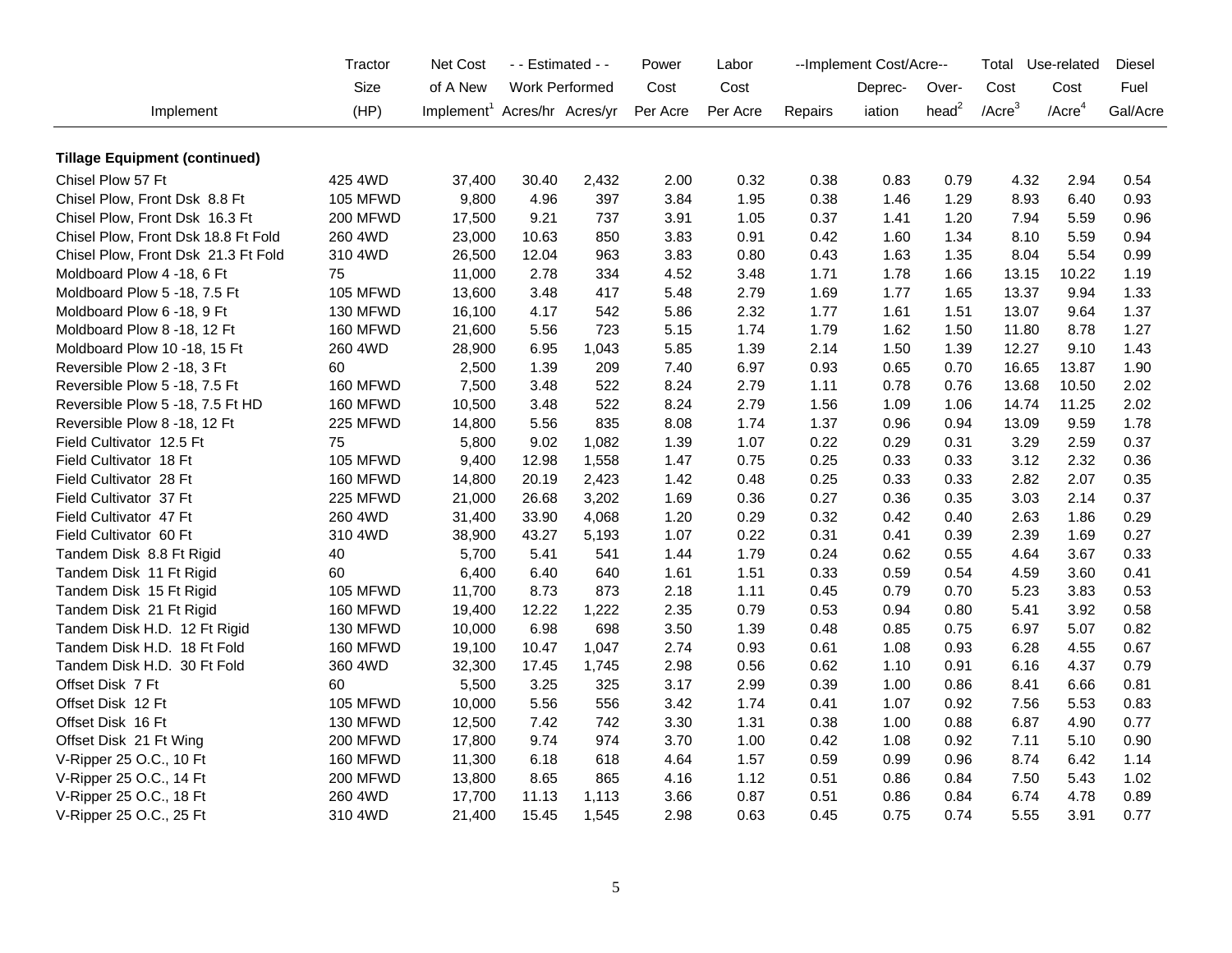|                                  | Tractor         | <b>Net Cost</b>                          | - - Estimated - - |                | Power    | Labor    |         | --Implement Cost/Acre-- |                   | Total      | Use-related           | Diesel   |
|----------------------------------|-----------------|------------------------------------------|-------------------|----------------|----------|----------|---------|-------------------------|-------------------|------------|-----------------------|----------|
|                                  | Size            | of A New                                 |                   | Work Performed | Cost     | Cost     |         | Deprec-                 | Over-             | Cost       | Cost                  | Fuel     |
| Implement                        | (HP)            | Implement <sup>1</sup> Acres/hr Acres/yr |                   |                | Per Acre | Per Acre | Repairs | iation                  | head <sup>2</sup> | / $Accre3$ | $/$ Acre <sup>4</sup> | Gal/Acre |
| V-Ripper 30 O.C., 12.5 Ft        | 160 MFWD        | 9,400                                    | 7.73              | 773            | 3.71     | 1.25     | 0.39    | 0.66                    | 0.66              | 6.68       | 4.92                  | 0.91     |
| V-Ripper 30 O.C., 17 Ft          | <b>200 MFWD</b> | 12,000                                   | 10.51             | 1,051          | 3.42     | 0.92     | 0.37    | 0.62                    | 0.62              | 5.96       | 4.33                  | 0.84     |
| V-Ripper 30 O.C., 22.5 Ft        | 360 4WD         | 17,300                                   | 13.91             | 1,391          | 3.75     | 0.70     | 0.40    | 0.67                    | 0.68              | 6.20       | 4.41                  | 0.99     |
| Comb Fld Cult Incorp 16 Ft       | <b>160 MFWD</b> | 17,100                                   | 11.54             | 1,154          | 2.48     | 0.84     | 0.48    | 0.88                    | 0.74              | 5.42       | 3.95                  | 0.61     |
| Comb Fld Cult Incorp 23 Ft       | <b>200 MFWD</b> | 28,100                                   | 16.59             | 1,659          | 2.17     | 0.58     | 0.55    | 1.00                    | 0.84              | 5.15       | 3.67                  | 0.53     |
| Comb Fld Cult Incorp 25 Ft       | 260 4WD         | 30,300                                   | 18.03             | 1,803          | 2.26     | 0.54     | 0.54    | 1.00                    | 0.84              | 5.17       | 3.64                  | 0.55     |
| Comb Fld Cult Incorp 33 Ft       | 310 4WD         | 38,600                                   | 23.80             | 2,380          | 1.94     | 0.41     | 0.52    | 0.96                    | 0.81              | 4.64       | 3.25                  | 0.50     |
| Comb Disk & V-Ripper 12.5 Ft     | 225 MFWD        | 20,700                                   | 6.44              | 644            | 6.98     | 1.50     | 0.73    | 1.90                    | 1.56              | 12.68      | 8.91                  | 1.54     |
| Comb Disk & V-Ripper 17.5 Ft     | 360 4WD         | 26,500                                   | 9.02              | 902            | 5.78     | 1.07     | 0.67    | 1.74                    | 1.45              | 10.72      | 7.55                  | 1.53     |
| Comb Disk & V-Ripper 22.5 Ft     | 425 4WD         | 45,800                                   | 11.59             | 1,159          | 5.24     | 0.84     | 0.90    | 2.34                    | 1.90              | 11.21      | 7.78                  | 1.40     |
| Disk, Fld Cult Finish 13 Ft      | 130 MFWD        | 12,600                                   | 6.70              | 670            | 3.65     | 1.45     | 0.43    | 1.11                    | 1.04              | 7.68       | 5.44                  | 0.85     |
| Disk, Fld Cult Finish 22 Ft      | 200 MFWD        | 22,700                                   | 11.33             | 1,133          | 3.18     | 0.86     | 0.46    | 1.19                    | 1.02              | 6.70       | 4.74                  | 0.78     |
| Disk, Fld Cult Finish 30 Ft      | 260 4WD         | 30,400                                   | 15.45             | 1,545          | 2.63     | 0.63     | 0.45    | 1.17                    | 0.99              | 5.87       | 4.07                  | 0.64     |
| Disk, Fld Cult Finish 38 Ft      | 310 4WD         | 36,400                                   | 19.58             | 1,958          | 2.35     | 0.50     | 0.42    | 1.10                    | 0.93              | 5.31       | 3.67                  | 0.61     |
| Roller Harrow 12 Ft              | 75              | 9,600                                    | 7.42              | 742            | 1.69     | 1.31     | 0.29    | 0.77                    | 0.69              | 4.75       | 3.59                  | 0.44     |
| Roller Harrow 28 Ft              | 160 MFWD        | 25,000                                   | 17.31             | 1,731          | 1.66     | 0.56     | 0.33    | 0.86                    | 0.72              | 4.12       | 2.91                  | 0.41     |
| Springtooth Drag 30 Ft           | 60              | 8,700                                    | 21.64             | 649            | 0.48     | 0.47     | 0.08    | 0.73                    | 0.67              | 2.43       | 1.62                  | 0.12     |
| Springtooth Drag 48 Ft           | 75              | 11,000                                   | 34.62             | 1,212          | 0.36     | 0.30     | 0.07    | 0.49                    | 0.49              | 1.70       | 1.12                  | 0.10     |
| Springtooth Drag 58 Ft           | 105 MFWD        | 12,800                                   | 41.83             | 4,183          | 0.46     | 0.23     | 0.10    | 0.17                    | 0.16              | 1.11       | 0.80                  | 0.11     |
| <b>Planting Equipment</b>        |                 |                                          |                   |                |          |          |         |                         |                   |            |                       |          |
| Row Crop Planter 4 -36, 12 Ft    | 40              | 13,400                                   | 5.60              | 392            | 1.39     | 2.49     | 0.70    | 1.66                    | 1.84              | 8.08       | 5.83                  | 0.31     |
| Row Crop Planter 6 -30, 15 Ft    | 60              | 15,000                                   | 7.00              | 490            | 1.47     | 1.99     | 0.63    | 1.49                    | 1.65              | 7.23       | 5.16                  | 0.38     |
| Row Crop Planter 8 -30, 20 Ft    | 75              | 22,300                                   | 9.33              | 653            | 1.35     | 1.49     | 0.70    | 1.66                    | 1.81              | 7.01       | 4.82                  | 0.35     |
| Row Crop Planter 12 -30, 30 Ft   | 105 MFWD        | 34,100                                   | 14.00             | 980            | 1.36     | 0.99     | 0.71    | 1.69                    | 1.85              | 6.61       | 4.32                  | 0.33     |
| Min-Til Planter 4 -36, 12 Ft     | 60              | 13,400                                   | 5.09              | 356            | 2.02     | 2.73     | 0.77    | 1.83                    | 2.03              | 9.38       | 6.79                  | 0.52     |
| Min-Til Planter 6 -30, 15 Ft     | 75              | 19,200                                   | 6.36              | 509            | 1.97     | 2.19     | 1.03    | 1.83                    | 2.00              | 9.02       | 6.47                  | 0.52     |
| Min-Til Planter 8 -30, 20 Ft     | <b>105 MFWD</b> | 25,300                                   | 8.48              | 594            | 2.24     | 1.64     | 0.88    | 2.07                    | 2.25              | 9.08       | 6.10                  | 0.54     |
| Min-Til Planter 12 -30, 30 Ft    | 160 MFWD        | 47,100                                   | 12.73             | 1,273          | 2.25     | 1.09     | 1.61    | 1.80                    | 1.92              | 8.67       | 6.09                  | 0.55     |
| Min-Til Planter 16 -30, 40 Ft    | <b>200 MFWD</b> | 66,600                                   | 16.97             | 2,206          | 2.12     | 0.82     | 2.28    | 1.47                    | 1.58              | 8.26       | 6.06                  | 0.52     |
| Potato Planter Filler 19 Ft      | None            | 13,400                                   | 5.75              | 322            | 0.02     | $\sim$   | 0.60    | 2.02                    | 2.25              | 4.89       | 2.64                  | 0.02     |
| Potato Row Marker 4 Row, 12.6 Ft | 130 MFWD        | 12,600                                   | 4.98              | 214            | 4.91     | 2.99     | 0.22    | 2.86                    | 3.04              | 14.01      | 9.36                  | 1.15     |
| Potato Row Marker 6 Row, 19 Ft   | 160 MFWD        | 19,600                                   | 7.47              | 321            | 3.84     | 1.99     | 0.22    | 2.96                    | 3.15              | 12.17      | 7.89                  | 0.94     |
| Potato Row Marker 8 Row, 27.4 Ft | 160 MFWD        | 25,100                                   | 10.79             | 464            | 2.65     | 1.38     | 0.20    | 2.63                    | 2.80              | 9.66       | 6.08                  | 0.65     |
| Potato Planter 4 Row, 12.6 Ft    | 130 MFWD        | 37,800                                   | 3.83              | 214            | 6.39     | 6.96     | 2.27    | 8.56                    | 8.93              | 33.10      | 22.07                 | 1.49     |
| Potato Planter 6 Row, 19 Ft      | 130 MFWD        | 50,300                                   | 5.75              | 322            | 4.26     | 4.64     | 2.01    | 7.59                    | 7.94              | 26.44      | 17.10                 | 1.00     |
| Potato Planter 8 Row, 27.4 Ft    | 160 MFWD        | 69,200                                   | 8.30              | 465            | 3.45     | 3.21     | 1.91    | 7.23                    | 7.56              | 23.36      | 14.79                 | 0.85     |
| Beet Planter 12 Row, 22 Ft       | <b>105 MFWD</b> | 26,400                                   | 4.67              | 280            | 4.08     | 3.19     | 1.40    | 4.58                    | 4.91              | 18.16      | 11.92                 | 0.99     |
| Grain Drill 25 Ft                | 130 MFWD        | 27,300                                   | 10.61             | 848            | 2.31     | 1.26     | 0.88    | 1.56                    | 1.70              | 7.70       | 5.24                  | 0.54     |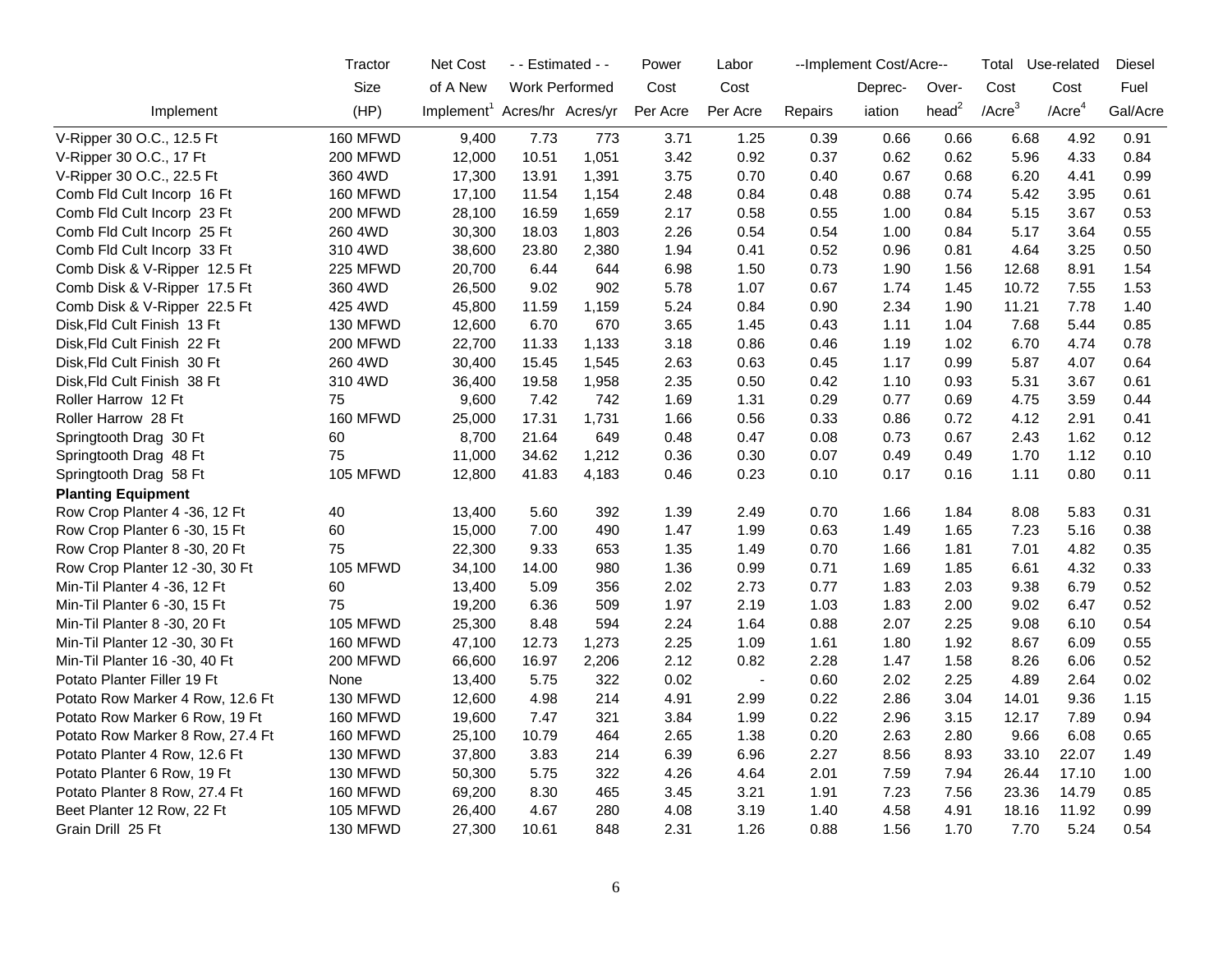|                                       | Tractor         | <b>Net Cost</b>                          | - - Estimated - - |       | Power    | Labor    |         | --Implement Cost/Acre-- |                   | Total        | Use-related           | <b>Diesel</b> |
|---------------------------------------|-----------------|------------------------------------------|-------------------|-------|----------|----------|---------|-------------------------|-------------------|--------------|-----------------------|---------------|
|                                       | Size            | of A New                                 | Work Performed    |       | Cost     | Cost     |         | Deprec-                 | Over-             | Cost         | Cost                  | Fuel          |
| Implement                             | (HP)            | Implement <sup>1</sup> Acres/hr Acres/yr |                   |       | Per Acre | Per Acre | Repairs | iation                  | head <sup>2</sup> | $/$ Acre $3$ | $/$ Acre <sup>4</sup> | Gal/Acre      |
| Grain Drill 30 Ft                     | 130 MFWD        | 34,600                                   | 12.73             | 1,018 | 1.92     | 1.05     | 0.92    | 1.65                    | 1.78              | 7.33         | 4.91                  | 0.45          |
| Grain Drill 35 Ft                     | 160 MFWD        | 41,600                                   | 14.85             | 1,188 | 1.93     | 0.90     | 0.95    | 1.70                    | 1.83              | 7.31         | 4.91                  | 0.47          |
| Presswheel Drill 12 Ft                | 75              | 20,000                                   | 5.09              | 382   | 2.47     | 2.62     | 1.24    | 2.54                    | 2.73              | 11.61        | 8.18                  | 0.65          |
| Presswheel Drill 16 Ft                | <b>105 MFWD</b> | 25,900                                   | 6.79              | 509   | 2.81     | 1.96     | 1.21    | 2.47                    | 2.65              | 11.10        | 7.54                  | 0.68          |
| Presswheel Drill 20 Ft                | 130 MFWD        | 27,900                                   | 8.48              | 636   | 2.88     | 1.57     | 1.04    | 2.13                    | 2.30              | 9.92         | 6.68                  | 0.67          |
| Presswheel Drill 30 Ft                | 160 MFWD        | 40,900                                   | 12.73             | 1,018 | 2.25     | 1.05     | 1.09    | 1.95                    | 2.09              | 8.44         | 5.68                  | 0.55          |
| Presswheel Drill 40 Ft                | <b>200 MFWD</b> | 53,700                                   | 16.97             | 1,358 | 2.12     | 0.78     | 1.08    | 1.92                    | 2.05              | 7.96         | 5.28                  | 0.52          |
| Air Seeder Drill 36 Ft                | 260 4WD         | 63,100                                   | 15.27             | 1,222 | 2.66     | 0.87     | 1.40    | 2.51                    | 2.67              | 10.11        | 6.63                  | 0.65          |
| No-Till Drill 15 Ft                   | 130 MFWD        | 27,600                                   | 6.36              | 509   | 3.84     | 2.09     | 1.47    | 2.63                    | 2.83              | 12.87        | 8.78                  | 0.90          |
| No-Till Drill 20 Ft                   | 160 MFWD        | 44,100                                   | 8.48              | 679   | 3.38     | 1.57     | 1.77    | 3.16                    | 3.36              | 13.23        | 8.88                  | 0.83          |
| No-Till Drill 30 Ft                   | <b>200 MFWD</b> | 65,200                                   | 12.73             | 1,018 | 2.83     | 1.05     | 1.74    | 3.11                    | 3.29              | 12.02        | 7.89                  | 0.69          |
| <b>Crop Maintenance Equipment</b>     |                 |                                          |                   |       |          |          |         |                         |                   |              |                       |               |
| Cultivator 4 -36, 12 Ft               | 75              | 3,700                                    | 6.18              | 618   | 2.03     | 1.60     | 0.14    | 0.32                    | 0.33              | 4.43         | 3.53                  | 0.53          |
| Cultivator 6 -30, 15 Ft               | 60              | 4,600                                    | 7.73              | 773   | 1.33     | 1.28     | 0.14    | 0.32                    | 0.33              | 3.40         | 2.70                  | 0.34          |
| Cultivator 8 -30, 20 Ft               | 130 MFWD        | 6,200                                    | 10.30             | 1,030 | 2.37     | 0.96     | 0.14    | 0.33                    | 0.33              | 4.13         | 3.02                  | 0.56          |
| Cultivator 12 -30, 30 Ft              | <b>160 MFWD</b> | 12,200                                   | 15.45             | 1,545 | 1.85     | 0.64     | 0.19    | 0.43                    | 0.41              | 3.52         | 2.56                  | 0.46          |
| Cultivator 16 - 30, 40 Ft             | <b>200 MFWD</b> | 15,000                                   | 20.61             | 2,061 | 1.75     | 0.48     | 0.17    | 0.39                    | 0.38              | 3.17         | 2.28                  | 0.43          |
| Cultivator High Residue 4 -36, 12 Ft  | 75              | 6,500                                    | 6.18              | 618   | 2.03     | 1.60     | 0.25    | 0.57                    | 0.55              | 5.00         | 3.88                  | 0.53          |
| Cultivator High Residue 6 -30, 15 Ft  | 105 MFWD        | 8,900                                    | 7.73              | 773   | 2.46     | 1.28     | 0.27    | 0.62                    | 0.60              | 5.23         | 3.84                  | 0.60          |
| Cultivator High Residue 8 -30, 20 Ft  | 160 MFWD        | 12,100                                   | 10.30             | 1,030 | 2.78     | 0.96     | 0.28    | 0.64                    | 0.60              | 5.26         | 3.83                  | 0.68          |
| Cultivator High Residue 12 -30, 30 Ft | 225 MFWD        | 20,600                                   | 15.45             | 1,545 | 2.91     | 0.64     | 0.31    | 0.72                    | 0.67              | 5.26         | 3.66                  | 0.64          |
| Rotary Hoe 15 Ft                      | 75              | 4,000                                    | 18.55             | 1,855 | 0.68     | 0.53     | 0.06    | 0.13                    | 0.12              | 1.51         | 1.21                  | 0.18          |
| Rotary Hoe 21 Ft                      | 105 MFWD        | 6,200                                    | 25.96             | 2,596 | 0.73     | 0.38     | 0.07    | 0.14                    | 0.13              | 1.45         | 1.08                  | 0.18          |
| Rotary Hoe 30 Ft                      | <b>160 MFWD</b> | 9,400                                    | 37.09             | 3,709 | 0.77     | 0.27     | 0.07    | 0.15                    | 0.13              | 1.39         | 1.03                  | 0.19          |
| Potato Cultivator 4 Row, 12.6 Ft      | 75              | 4,600                                    | 5.36              | 778   | 2.34     | 1.84     | 0.31    | 0.32                    | 0.30              | 5.12         | 4.16                  | 0.62          |
| Potato Cultivator 6 Row, 19 Ft        | 105 MFWD        | 6,900                                    | 8.04              | 1,126 | 2.37     | 1.23     | 0.30    | 0.33                    | 0.32              | 4.55         | 3.46                  | 0.57          |
| Sugar Beet Cult 12 Row, 22 Ft         | <b>105 MFWD</b> | 10,400                                   | 5.60              | 336   | 3.40     | 1.76     | 0.24    | 1.68                    | 1.64              | 8.71         | 5.97                  | 0.83          |
| Self-Propelled Boom Sprayer 47 Ft     | None            | 57,800                                   | 25.92             | 2,592 | 0.12     | 0.58     | 1.07    | 1.08                    | 1.14              | 4.00         | 2.86                  | 0.11          |
| Self-Propelled Boom Sprayer 60 Ft     | None            | 72,000                                   | 33.09             | 3,309 | 0.12     | 0.45     | 1.05    | 1.06                    | 1.11              | 3.79         | 2.68                  | 0.11          |
| Boom Sprayer 30 Ft                    | 40              | 4,700                                    | 15.36             | 1,229 | 0.51     | 0.98     | 0.14    | 0.19                    | 0.23              | 2.04         | 1.66                  | 0.11          |
| Boom Sprayer 50 Ft                    | 60              | 5,900                                    | 25.61             | 2,561 | 0.40     | 0.59     | 0.11    | 0.11                    | 0.14              | 1.35         | 1.10                  | 0.10          |
| Sprayer High Pressure 50 Ft           | 60              | 25,100                                   | 23.64             | 2,364 | 0.44     | 0.63     | 0.51    | 0.52                    | 0.56              | 2.66         | 1.97                  | 0.11          |
| Hooded Sprayer 8 Row, 20 Ft           | 40              | 6,600                                    | 10.24             | 819   | 0.76     | 1.46     | 0.29    | 0.39                    | 0.46              | 3.37         | 2.68                  | 0.17          |
| Anhydrous Applicator 30 Ft            | 160 MFWD        | 19,000                                   | 12.73             | 509   | 2.25     | 0.99     | 0.84    | 1.81                    | 1.97              | 7.86         | 5.23                  | 0.55          |
| Fert Spreader 4 T, 40 Ft              | 60              | 9,800                                    | 23.76             | 713   | 0.43     | 0.53     | 0.21    | 0.67                    | 0.73              | 2.57         | 1.72                  | 0.11          |
| Corn Stalk Chopper 12 Ft              | 60              | 8,700                                    | 4.65              | 465   | 2.21     | 2.25     | 0.63    | 1.17                    | 0.90              | 7.15         | 5.63                  | 0.57          |
| Potato Shredder 18 Ft                 | 130 MFWD        | 12,800                                   | 6.98              | 698   | 3.50     | 1.50     | 0.61    | 1.14                    | 0.91              | 7.67         | 5.61                  | 0.82          |
| Stalk Shredder 20 Ft                  | 130 MFWD        | 15,000                                   | 7.76              | 776   | 3.15     | 1.35     | 0.65    | 1.21                    | 0.97              | 7.32         | 5.32                  | 0.74          |
|                                       |                 |                                          |                   |       |          |          |         |                         |                   |              |                       |               |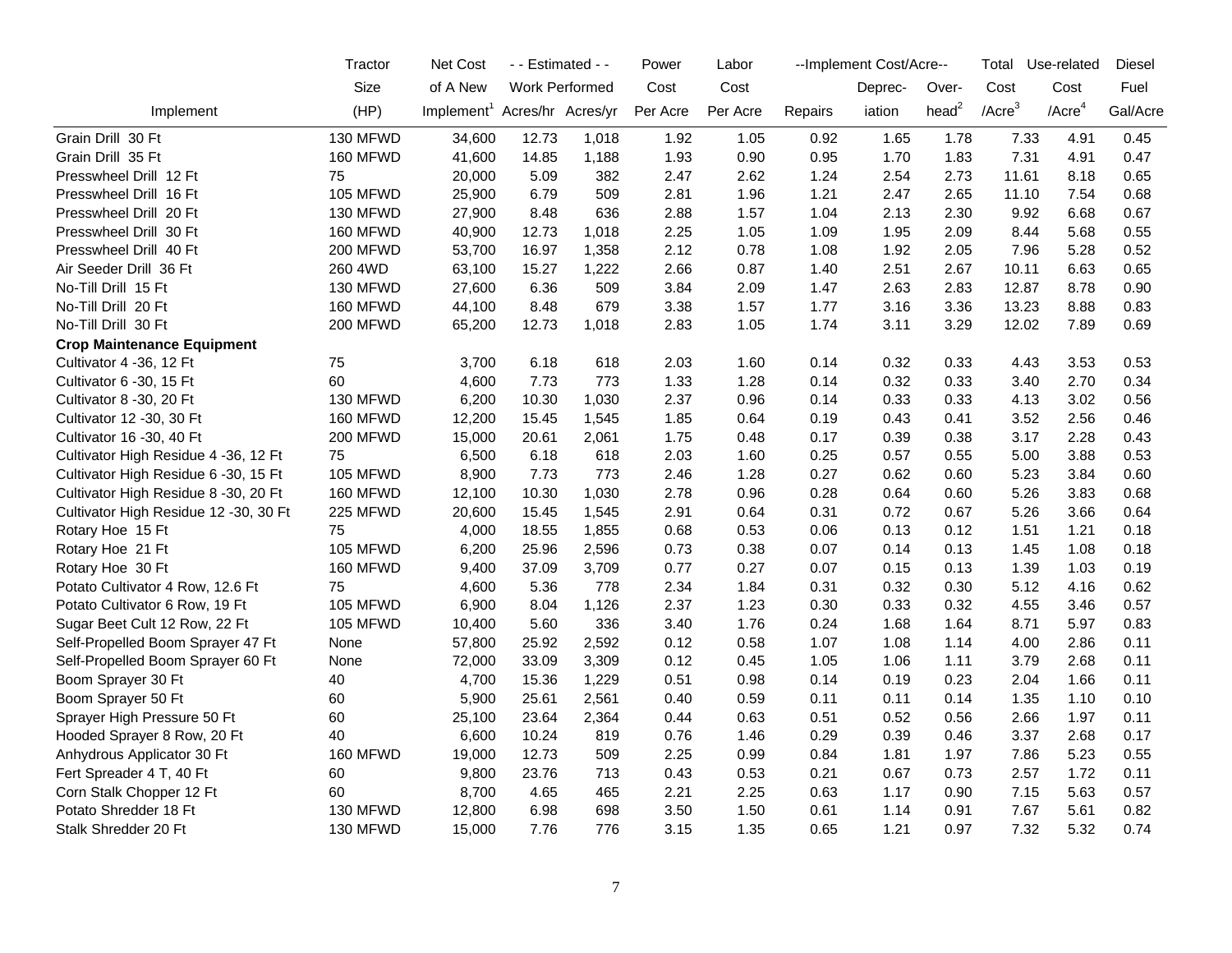|                                      | Tractor         | Net Cost                                 | - - Estimated - -     |       | Power    | Labor    |         | --Implement Cost/Acre-- |                   | Total        | Use-related           | Diesel   |
|--------------------------------------|-----------------|------------------------------------------|-----------------------|-------|----------|----------|---------|-------------------------|-------------------|--------------|-----------------------|----------|
|                                      | Size            | of A New                                 | <b>Work Performed</b> |       | Cost     | Cost     |         | Deprec-                 | Over-             | Cost         | Cost                  | Fuel     |
| Implement                            | (HP)            | Implement <sup>1</sup> Acres/hr Acres/yr |                       |       | Per Acre | Per Acre | Repairs | iation                  | head <sup>2</sup> | $/$ Acre $3$ | $/$ Acre <sup>4</sup> | Gal/Acre |
| Rock Picker 6 Ft                     | 75              | 12,800                                   | 1.42                  | 85    | 8.86     | 8.04     | 5.36    | 9.38                    | 7.35              | 39.00        | 29.16                 | 2.33     |
| <b>Harvesting Equipment</b>          |                 |                                          |                       |       |          |          |         |                         |                   |              |                       |          |
| Mower-Conditioner 9 Ft               | 40              | 13,100                                   | 4.36                  | 349   | 1.79     | 2.39     | 0.59    | 2.34                    | 1.78              | 8.89         | 6.58                  | 0.40     |
| Rotary Hay Mower 6 Ft                | 40              | 6,800                                    | 2.91                  | 291   | 2.68     | 3.27     | 1.37    | 1.46                    | 1.12              | 9.89         | 7.98                  | 0.61     |
| Rotary Mow/Cond 9 Ft                 | 75              | 15,400                                   | 6.55                  | 524   | 1.92     | 1.52     | 0.40    | 1.83                    | 1.39              | 7.07         | 5.14                  | 0.50     |
| Hay Rake (Hyd) 9 Ft                  | 40              | 4,300                                    | 3.49                  | 698   | 2.23     | 2.72     | 0.33    | 0.38                    | 0.33              | 6.00         | 5.01                  | 0.50     |
| Hay Swather-Cond 12 Ft               | 60              | 17,800                                   | 5.82                  | 465   | 1.77     | 1.63     | 0.60    | 2.39                    | 1.87              | 8.25         | 5.89                  | 0.45     |
| Swather-Cond, Self-Prop 16 Ft        | None            | 64,000                                   | 7.76                  | 621   | 0.46     | 1.22     | 0.53    | 6.43                    | 4.78              | 13.42        | 8.64                  | 0.40     |
| Grain Swather, Pull Type 18 Ft       | 75              | 10,500                                   | 8.73                  | 698   | 1.44     | 1.09     | 0.08    | 0.94                    | 0.82              | 4.37         | 3.14                  | 0.38     |
| Grain Swather, Pull Type 21 Ft       | 75              | 15,500                                   | 10.18                 | 815   | 1.23     | 0.93     | 0.10    | 1.19                    | 1.00              | 4.45         | 3.11                  | 0.32     |
| Grain Swather, Self-Prop 21 Ft       | None            | 53,800                                   | 10.18                 | 815   | 0.35     | 0.93     | 0.34    | 4.12                    | 3.11              | 8.85         | 5.74                  | 0.30     |
| Hay Baler PTO Twine 12 Ft            | 40              | 16,700                                   | 4.36                  | 873   | 1.79     | 3.05     | 1.97    | 1.15                    | 0.95              | 8.90         | 7.43                  | 0.40     |
| Round Baler 1000 Lb, 9 Ft            | 60              | 11,400                                   | 3.01                  | 603   | 3.42     | 3.50     | 3.64    | 1.13                    | 0.92              | 12.61        | 10.73                 | 0.88     |
| Round Baler 1500 Lb, 12 Ft           | 60              | 12,700                                   | 4.02                  | 804   | 2.56     | 2.62     | 3.04    | 0.95                    | 0.77              | 9.95         | 8.46                  | 0.66     |
| Rd Baler/Wrap 1000 Lb, 9 Ft          | 60              | 21,900                                   | 3.01                  | 603   | 3.42     | 3.50     | 6.99    | 2.18                    | 1.72              | 17.81        | 15.13                 | 0.88     |
| Large Rectangular Baler 24 Ft        | 130 MFWD        | 57,500                                   | 16.29                 | 815   | 1.50     | 0.65     | 0.26    | 4.23                    | 3.34              | 9.99         | 6.15                  | 0.35     |
| Forage Harvester 2 Row, 5 Ft         | <b>105 MFWD</b> | 25,800                                   | 1.38                  | 138   | 13.81    | 9.66     | 3.48    | 11.22                   | 8.92              | 47.10        | 33.69                 | 3.35     |
| Forage SP Harvstr 2 Row, 5 Ft        | None            | 154,500                                  | 1.70                  | 255   | 3.12     | 7.85     | 5.46    | 38.50                   | 27.37             | 82.30        | 54.93                 | 2.71     |
| Forage SP Harvstr 3 Row, 7.5 Ft      | None            | 172,500                                  | 2.55                  | 382   | 3.12     | 5.23     | 4.07    | 28.66                   | 20.41             | 61.48        | 41.07                 | 2.71     |
| Forage SP Harvstr 6 Row, 15 Ft       | None            | 234,600                                  | 5.09                  | 764   | 3.12     | 2.62     | 2.76    | 19.49                   | 13.83             | 41.82        | 27.98                 | 2.71     |
| Combine w/Grain Head 20 Ft           | 220 HP Combine  | 10,300                                   | 6.79                  | 1,358 | 11.99    | 1.96     | 0.18    | 0.49                    | 0.35              | 14.97        | 11.83                 | 1.43     |
| Combine w/Grain Head 30 Ft           | 275 HP Combine  | 18,600                                   | 10.18                 | 2,036 | 9.21     | 1.31     | 0.21    | 0.59                    | 0.42              | 11.74        | 9.20                  | 1.19     |
| Soybean Combine w/Hd 15 Ft           | 220 HP Combine  | 14,000                                   | 4.45                  | 891   | 18.27    | 2.99     | 0.37    | 1.02                    | 0.72              | 23.36        | 18.39                 | 2.17     |
| Soybean Combine w/Hd 18 Ft           | 275 HP Combine  | 15,400                                   | 5.35                  | 1,069 | 17.54    | 2.49     | 0.34    | 0.93                    | 0.67              | 21.97        | 17.27                 | 2.26     |
| Soybean Combine w/Hd 25 Ft           | 275 HP Combine  | 18,200                                   | 7.42                  | 1,485 | 12.63    | 1.79     | 0.29    | 0.79                    | 0.56              | 16.07        | 12.60                 | 1.63     |
| Corn Combine w/Hd 4 -36, 12 Ft       | 190 HP Combine  | 19,100                                   | 3.36                  | 672   | 22.93    | 3.96     | 0.66    | 1.84                    | 1.30              | 30.70        | 24.00                 | 2.49     |
| Corn Combine w/Hd 4 -30, 10 Ft       | 190 HP Combine  | 20,000                                   | 2.80                  | 560   | 27.51    | 4.76     | 0.83    | 2.31                    | 1.62              | 37.03        | 28.94                 | 2.99     |
| Corn Combine w/Hd 6 -30, 15 Ft       | 220 HP Combine  | 25,300                                   | 4.20                  | 840   | 19.37    | 3.17     | 0.70    | 1.95                    | 1.38              | 26.57        | 20.68                 | 2.30     |
| Corn Combine w/Hd 8 -30, 20 Ft       | 220 HP Combine  | 32,000                                   | 5.09                  | 1,018 | 15.98    | 2.62     | 0.73    | 2.03                    | 1.44              | 22.80        | 17.64                 | 1.90     |
| Corn Combine w/Hd 12 -30, 30 Ft      | 275 HP Combine  | 49,400                                   | 7.64                  | 1,527 | 12.28    | 1.74     | 0.75    | 2.09                    | 1.46              | 18.33        | 14.05                 | 1.58     |
| Potato Windrower 2 Row, 6.3 Ft       | 75              | 32,200                                   | 1.49                  | 149   | 8.41     | 6.87     | 4.89    | 13.45                   | 10.14             | 43.76        | 31.26                 | 2.21     |
| Potato Windrower 4 Row, 12.6 Ft      | 105 MFWD        | 70,600                                   | 2.99                  | 299   | 6.37     | 3.43     | 5.37    | 14.74                   | 10.85             | 40.77        | 27.84                 | 1.55     |
| Potato Harvester Seed 2 Row, 6.3 Ft  | 130 MFWD        | 68,100                                   | 1.38                  | 295   | 17.74    | 28.10    | 15.20   | 13.84                   | 10.79             | 85.69        | 69.06                 | 4.15     |
| Potato Harvester Seed 4 Row, 12.6 Ft | 130 MFWD        | 107,700                                  | 2.76                  | 590   | 8.87     | 14.05    | 12.02   | 10.95                   | 8.48              | 54.37        | 42.98                 | 2.07     |
| Potato Harvester 2 Row, 6.3 Ft       | 130 MFWD        | 55,700                                   | 1.84                  | 294   | 13.31    | 21.08    | 8.30    | 11.36                   | 8.89              | 62.94        | 49.67                 | 3.11     |
| Disk Bean Top Cutter 6 Row, 11 Ft    | <b>105 MFWD</b> | 13,300                                   | 6.40                  | 512   | 2.98     | 2.08     | 0.45    | 1.54                    | 1.26              | 8.31         | 6.08                  | 0.72     |
| Sugar Beet Lifter 4 Row, 7.3 Ft      | <b>105 MFWD</b> | 48,500                                   | 3.47                  | 277   | 5.50     | 3.84     | 9.06    | 10.37                   | 8.19              | 36.96        | 26.99                 | 1.33     |
| Sugar Beet Lifter 6 Row, 11 Ft       | 130 MFWD        | 63,200                                   | 5.20                  | 426   | 4.70     | 2.56     | 7.93    | 8.78                    | 6.95              | 30.93        | 22.43                 | 1.10     |